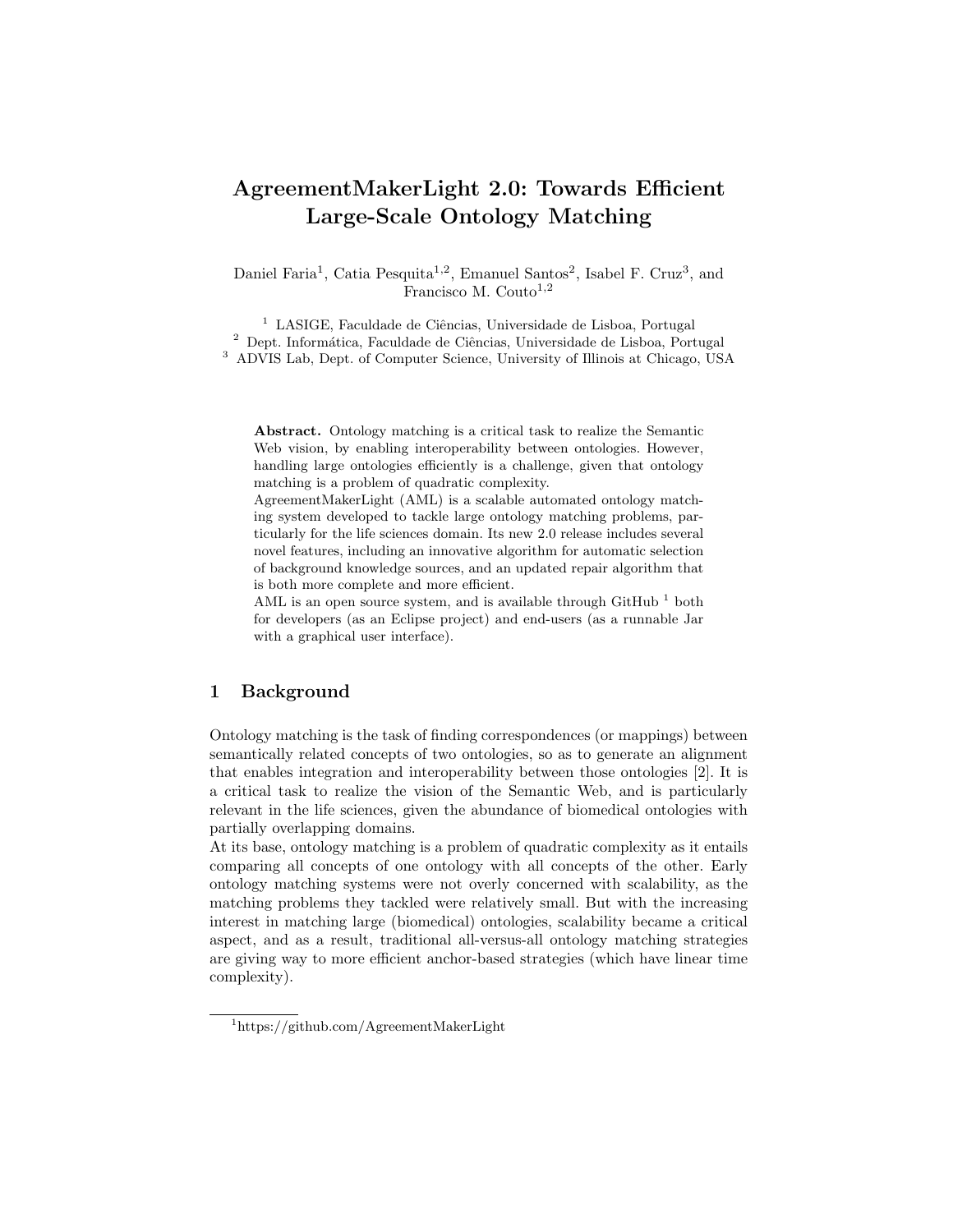

Fig. 1. AgreementMakerLight ontology matching framework.

# 2 The AgreementMakerLight System

AgreementMakerLight (AML) is a scalable automated ontology matching system developed to tackle large ontology matching problems, and focused in particular on the biomedical domain. It is derived from AgreementMaker, one of the leading first generation ontology matching systems [1], and adds scalability and efficiency to the design principles of flexibility and extensibility which characterized its namesake.

#### 2.1 Ontology Matching Framework

The AML ontology matching framework is represented in Figure 1. It is divided into four main modules: ontology loading, primary matching, secondary matching, and alignment selection and repair

The ontology loading module is responsible for reading ontologies and parsing their information into the AML ontology data structures, which were conceived to enable anchor-based matching [5]. AML 2.0 marks the switch from the Jena2 ontology API to the more efficient and flexible OWL API, and includes several upgrades to the ontology data structures. The most important data structure AML uses for matching is the *Lexicon*, a table of class names and synonyms in an ontology, which uses a ranking system to weight them and score their matches [7].

The primary and secondary matching modules contain AML's ontology matching algorithms, or matchers, with the difference between them being their time complexity. Primary matchers have  $O(n)$  time complexity and therefore can be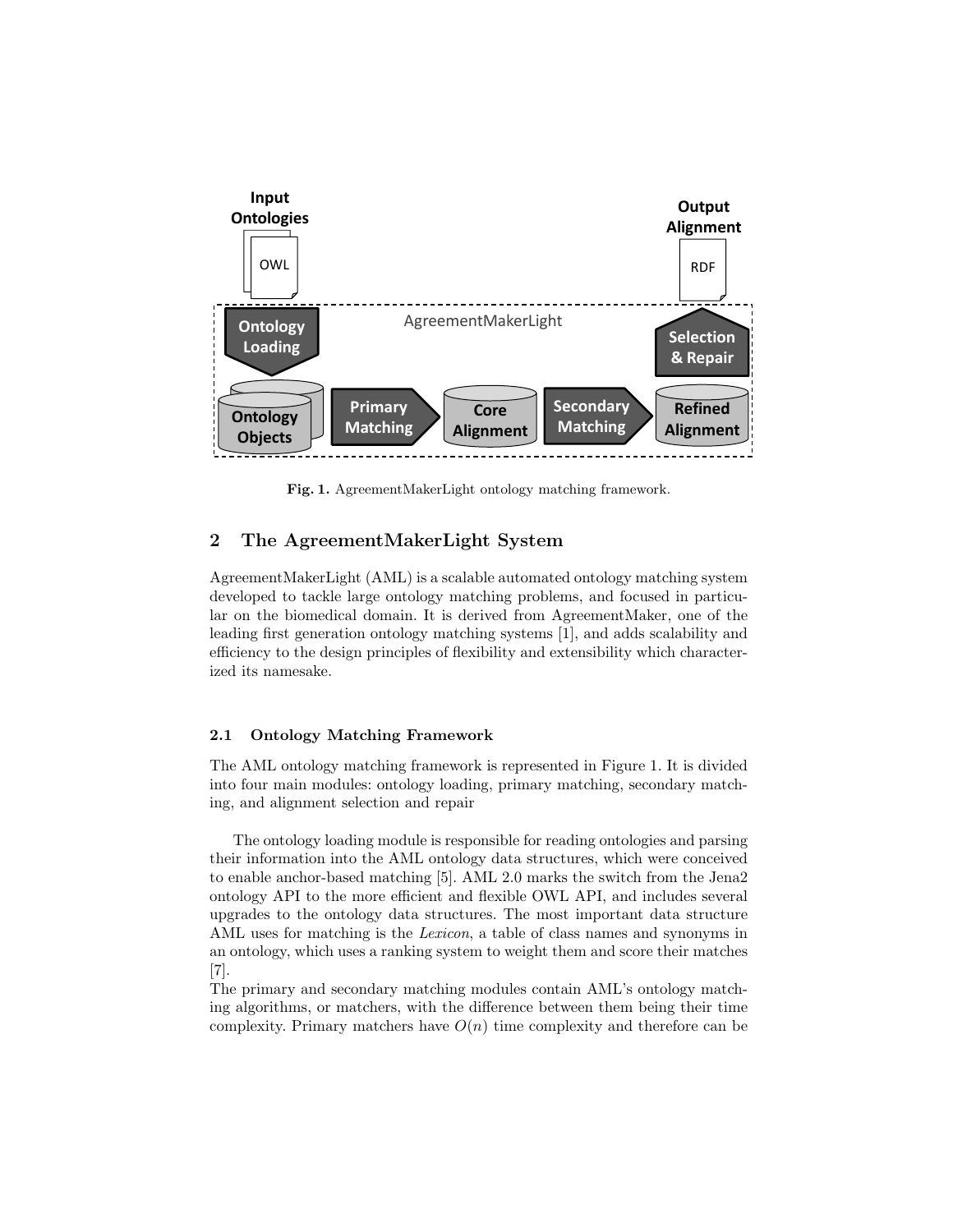

Fig. 2. AgreementMakerLight graphical user interface.

employed globally in all matching problems, whereas secondary matchers have  $O(n^2)$  time complexity and thus can only be applied locally in large problems. The use of background knowledge in primary matchers is a key feature in AML, and it includes an innovative automated background knowledge selection algorithm [4].

The alignment selection and repair module ensures that the final alignment has the desired cardinality and that it is coherent (i.e., does not lead to the violation of restrictions of the ontologies) which is important for several applications. AML's approximate alignment repair algorithm features a modularization step which identifies the minimal set of classes that need to be analyzed for coherence, thus greatly reducing the scale of the repair problem [8].

#### 2.2 User Interface

The GUI was a recent addition to AML, as we sought to make our system available to a wider range of users. The main challenge in designing the GUI was finding a way to visualize an alignment between ontologies that was both scalable and useful for the user. Our solution was to visualize only the neighborhood of one mapping at a time, while providing several options for navigating through the alignment [6]. The result is a simple and easy to use GUI which is shown in Figure 2.